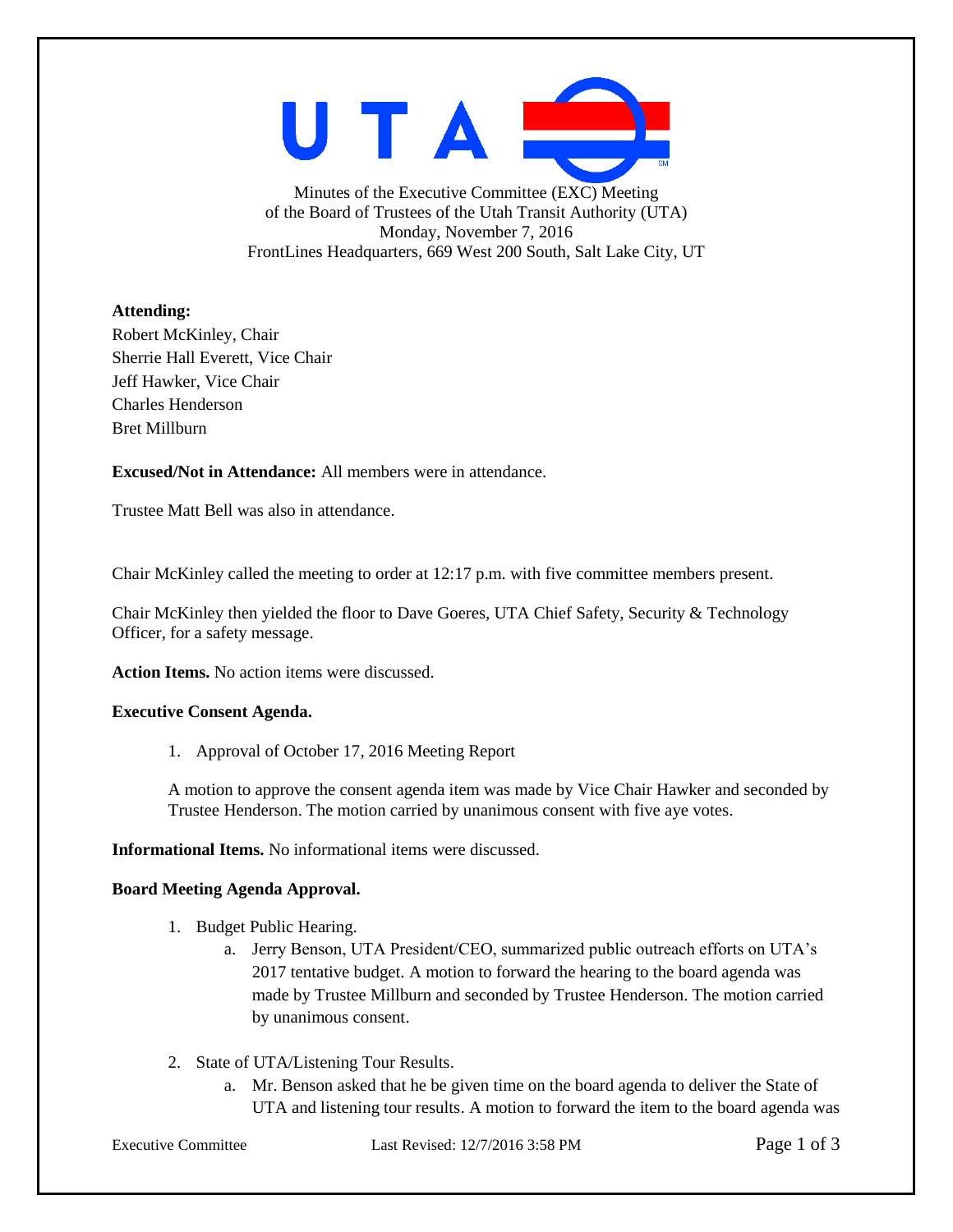made by Trustee Henderson and seconded by Trustee Millburn. The motion carried by unanimous consent.

- 3. Sandy Phase III Approval.
	- a. Steve Meyer, UTA Capital Development Director, requested that the Sandy Phase III approval be forwarded to the board for consideration. He indicated financial terms would be presented at board meeting during closed session. A motion to forward the approval to the board agenda was made by Vice Chair Everett and seconded by Trustee Henderson. The motion carried by unanimous consent.
- 4. Real Estate Acquisition Update.
	- a. Mr. Meyer asked that staff be allowed to present an overview of the property acquisition process at board meeting. A motion to forward the item to the board agenda was made by Trustee Henderson and seconded by Vice Chair Hawker. The motion carried by unanimous consent.

The board meeting agenda was set as outlined in the EXC meeting.

**Closed Session.** No closed session was held.

**Action Taken Regarding Matters Discussed in Closed Session.** No closed session was held.

## **Other Business.**

- 1. Board Governance.
	- a. Chair McKinley distributed a document outlining a proposed committee structure for the board. The main responsibilities of the board were defined as oversight, accountability, community connection, strategic direction, and policy development. Board values were outlined as honest, ethical, trusted, respected, and informed. Committees presented for consideration were executive, finance and operations, stakeholder/government relations, transit-oriented communities, service and customer relations, planning and long-term vision, audit review, technology, and legal affairs.

Discussion ensued. The potential for some overlap between committees was mentioned. Vice Chair Everett asked that when final decisions are made regarding structure, the committee process be defined. She mentioned the benefit of live streaming meetings as it relates to keeping board members on other committees informed. Chair McKinley stated that all committee meetings would be open to the public. Chair McKinley requested that the document be sent to the full board for consideration. Chair McKinley suggested that it might be beneficial to have board liaisons to certain business units and/or functions. He added that it could be valuable to formalize board participation on external committees (e.g., with metropolitan planning organizations). Chair McKinley requested that Rebecca Cruz, UTA Board Support Manager, send a questionnaire to trustees to determine what kind of civic involvement already exists on the board.